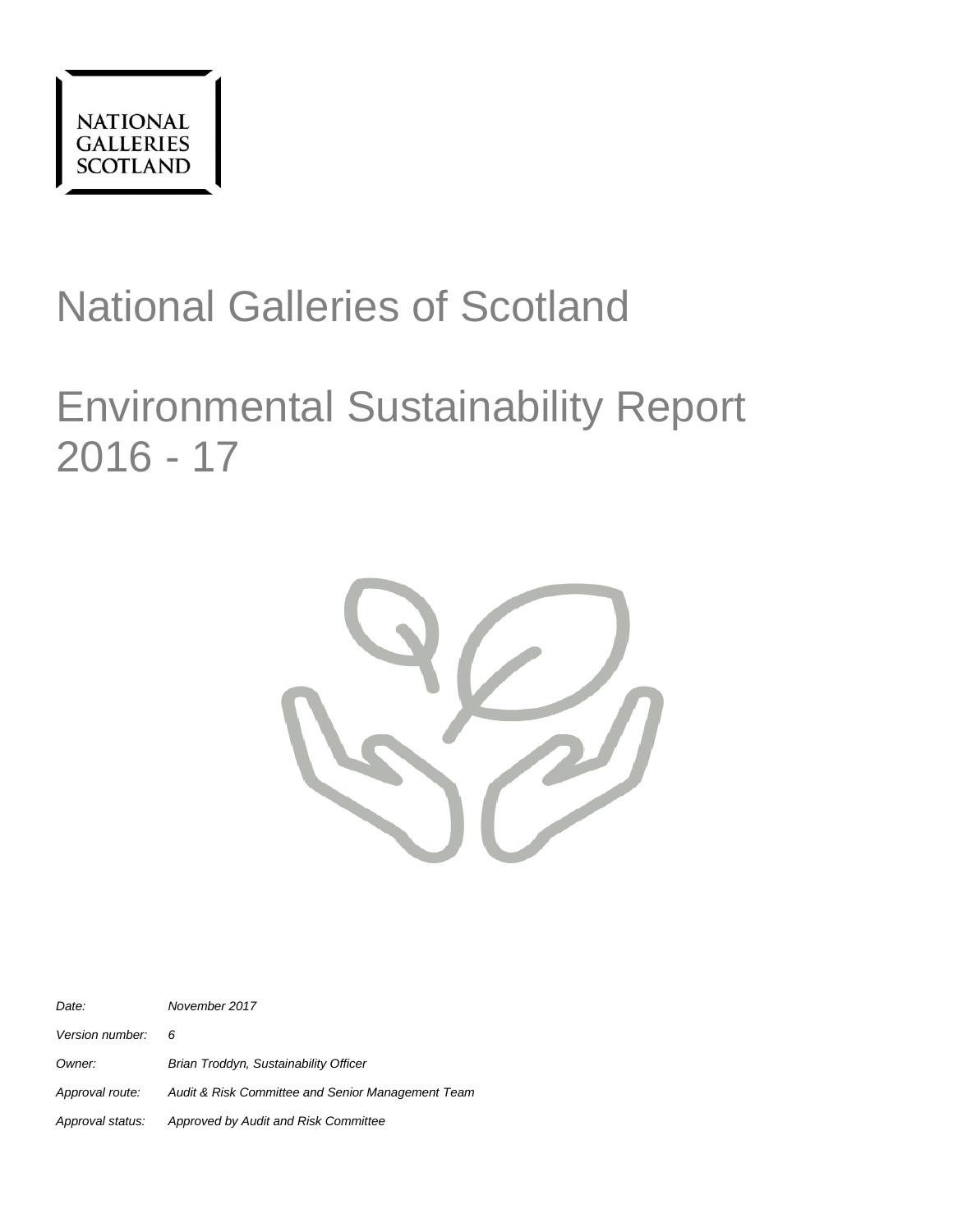| 1. 2016-17 at a glance     | 2              |
|----------------------------|----------------|
| 2. Introduction            | 3              |
| 3. Overall Performance     | $\overline{4}$ |
| 4. Energy Use              | 5              |
| 5. Transport & Travel      | 6              |
| 6. Waste Management        | $\overline{7}$ |
| 7. Water Consumption       | 8              |
| 8. Action on Biodiversity  | 9              |
| 9. Sustainable Procurement | 10             |
| 10. Performance Figures    | 11             |

NATIONAL<br>GALLERIES<br>SCOTLAND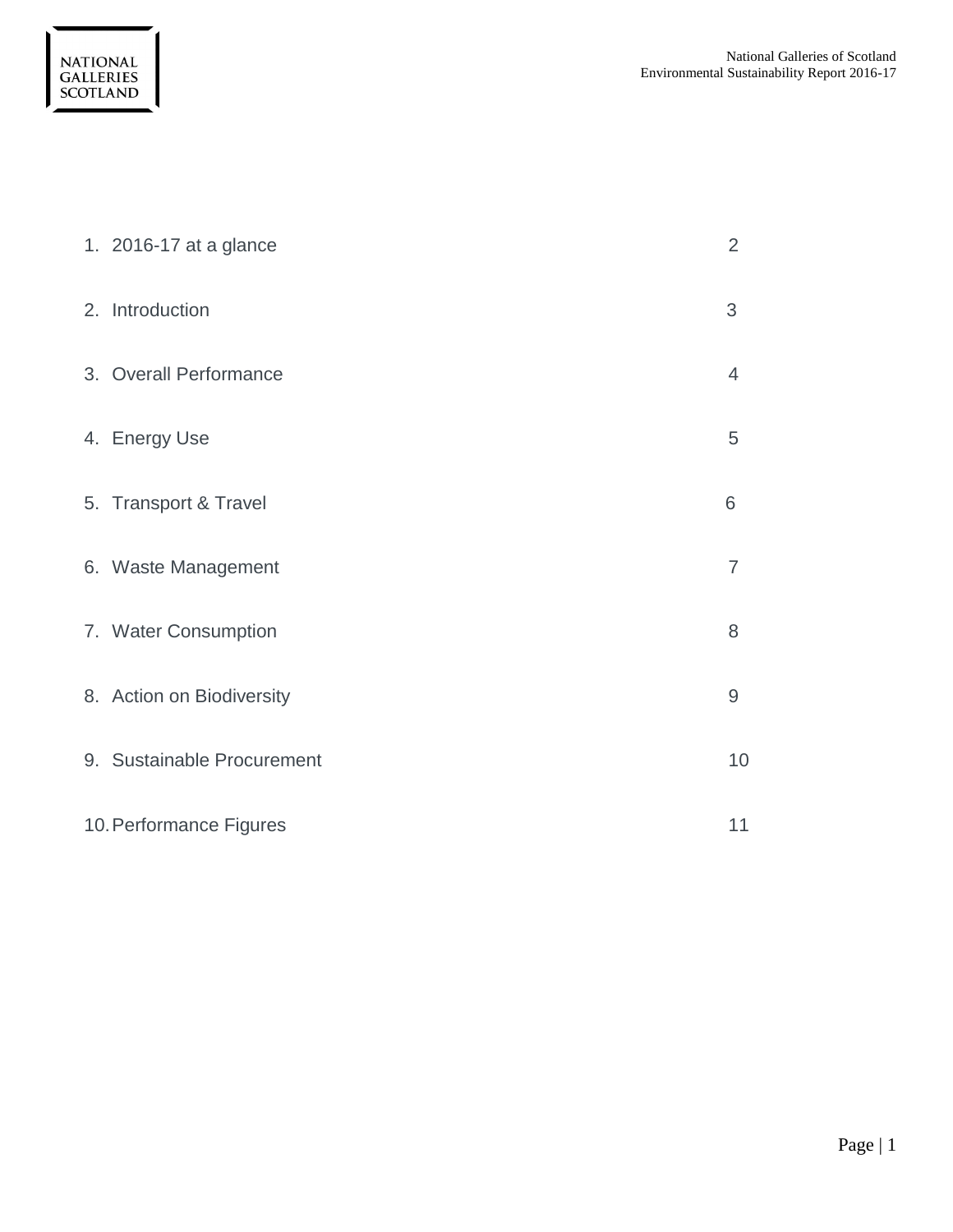

# **2016-17 at a Glance**





Contined to upgrade our **Building Management System** allowing us to run our buildings more efficiently



In 2016-17, the reduction in our carbon footprint was enough to power 40 homes for one year

32% of our waste was converted to **Bio-fuel** 





lighting switched over to **Low Energy LED** 

Upgrade to our heating at the Scottish National Galleries has led to reducing emissions equivalent to a car circling the globe 12 times

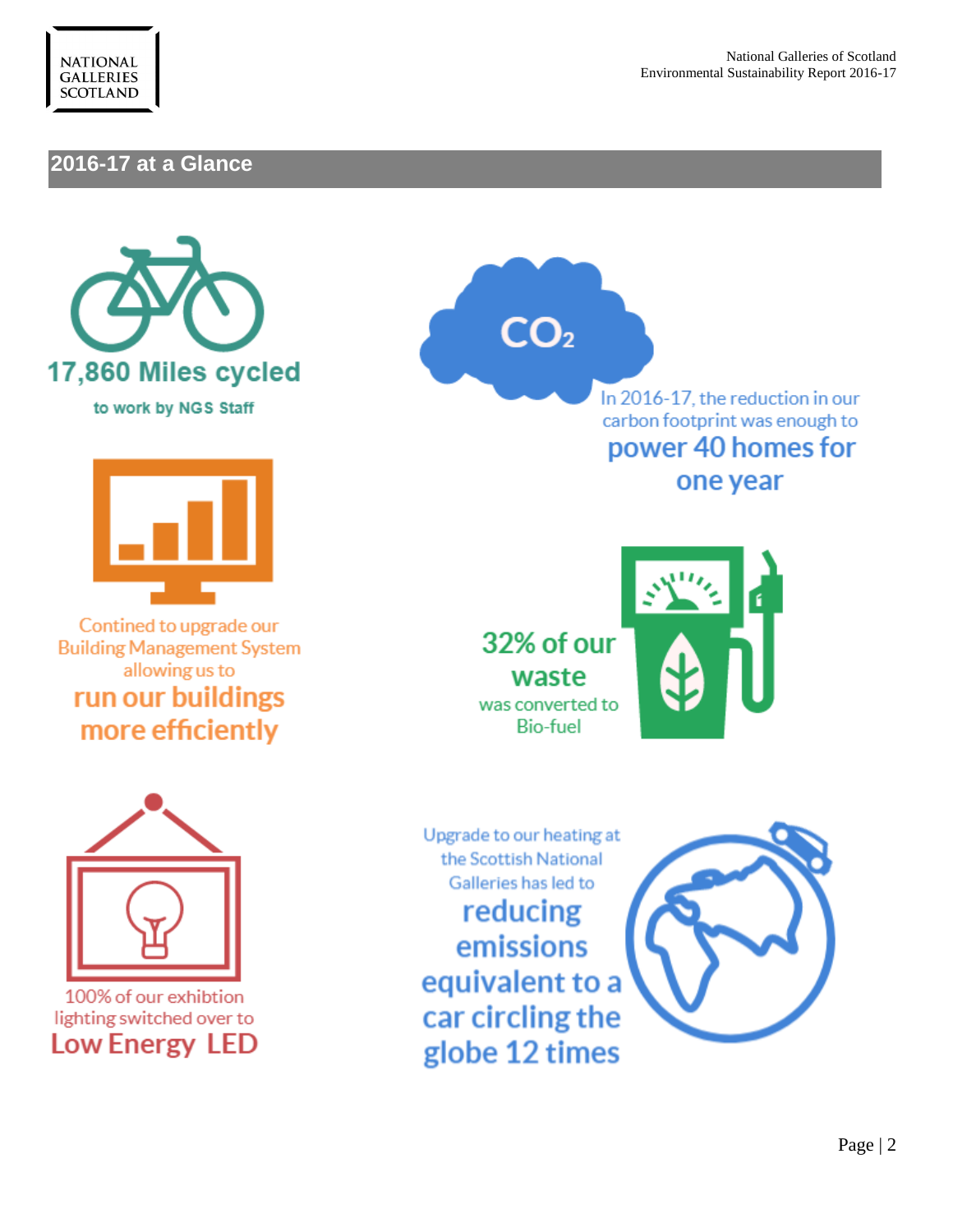# **Introduction**

### **Background**

This report follows on from what was previously known as the Public Sector Sustainability Report. This new version reports on the same information but aims to give a more holistic view of current environmental activities and performance taking place within the organisation.

The National Galleries has three main long term aims as set out in our corporate plan, one of which is to be a sustainable and efficient organisation. This report outlines how efforts to reduce our environmental impact is helping us to achieve this aim.

This report details our performance in key areas such as energy use, water use, waste management, travel, biodiversity and sustainable procurement.

#### **Our Sustainability Journey**

In 2010 we produced our first Carbon Management Plan using resource use data from 2008/09 as our baseline year. We set our first target to 20% reduction in emissions by 2014 from the baseline year. We successfully managed to surpass this target and achieved a 30% reduction by this time.

A new target was set of 42% reduction by the end of financial year 2019/20. This target has now been successfully reached over two years early as of June this year, bringing us 11% ahead of predicted reduction levels for 2016-17.

A lot of work has been done to achieve this target such as upgrading of plant equipment, water reduction measures, making our buildings smarter and improving building fabric where possible



This is against a back drop of increasing demands on our buildings and facilities with larger visitor numbers than ever before.

A lot more work needs to be done if we have a longterm plan to reduce emissions by 80% from baseline year levels by 2050, keeping in line with Scottish Government targets.

We are currently developing a new Carbon Management Plan for the next five years which will outline a new intermittent reduction target and how we are going to achieve it.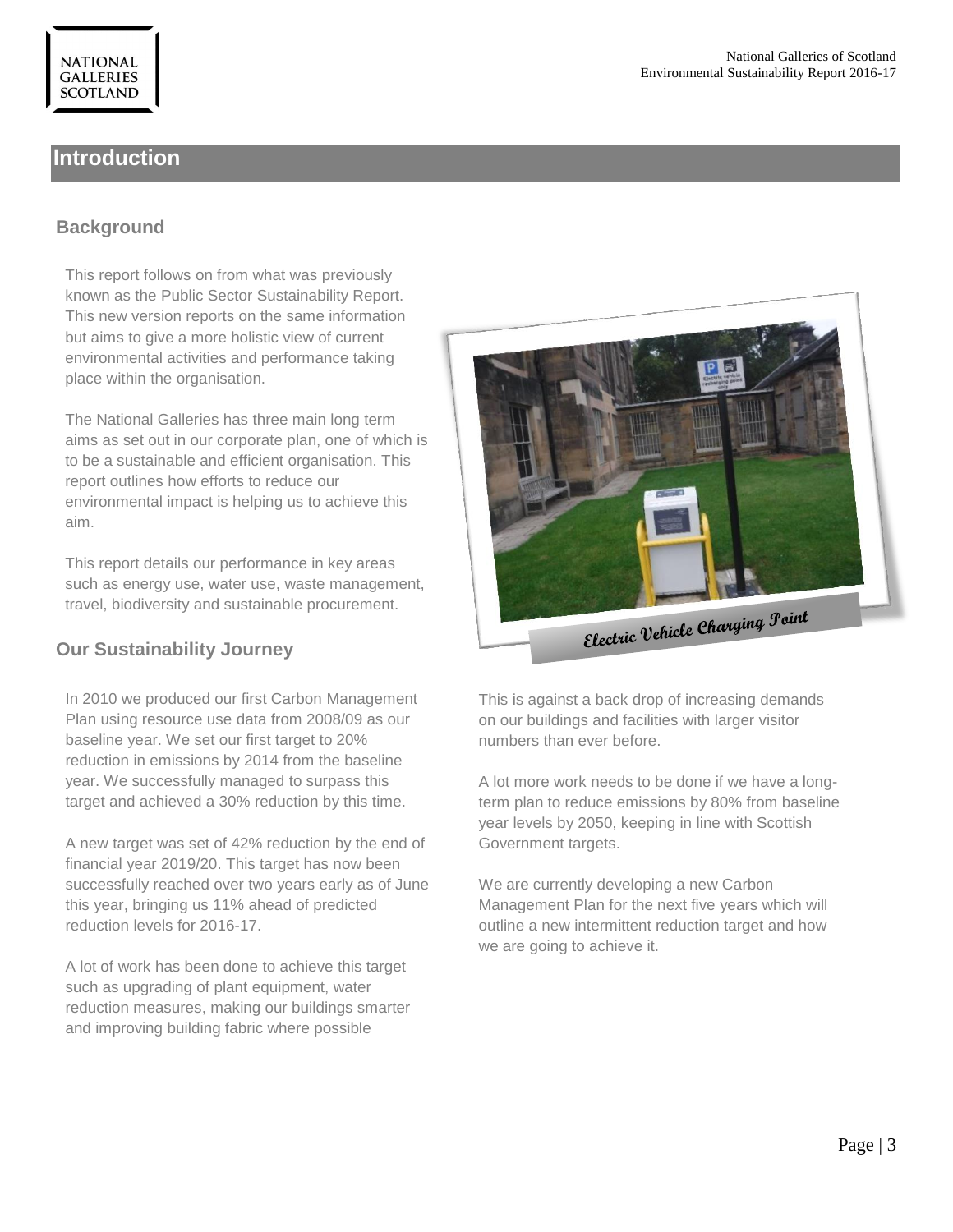# **Overall Performance**

#### **2016-17 Overview**

**NATIONAL GALLERIES SCOTLAND** 

**Carbon Intensity of our Galleries** Performance overall shows continuing reductions in carbon emissions with a 10.7% reduction in last year's levels.

Transport is showing below target performance with both carbon emissions and costs rising steadily. This will be partly due to the increase in fleet size.

Water emissions, while reducing overall have been slower and more difficult to reduce over time than expected.

Looking at our gallery buildings individually we can see that the Scottish National Gallery are our most energy intensive buildings, followed closely by the Modern Two. Our Portrait Gallery is the best performing building; this is probably the result of major refurbishment and plant upgrades that took place in 2011.



The following table provides a summary of the progress we have made since the financial year 2008/09 (1<sup>st</sup> April to 31<sup>st</sup> March)

| IVIUIVII                            |          |                               |                                            |                                 |
|-------------------------------------|----------|-------------------------------|--------------------------------------------|---------------------------------|
| <b>Area</b>                         | 2008/09  | 2016/17<br><b>Performance</b> | <b>Change from</b><br><b>Baseline Year</b> | <b>Change from last</b><br>year |
| Carbon from Energy <sup>1</sup>     | 3690     | 2217                          | $-40%$                                     | $-10.8\%$                       |
| <b>Total Energy Expenditure</b>     | £645,939 | £406,191                      | $-37.9%$                                   | $-2%$                           |
| Carbon from Transport <sup>1</sup>  | 8.45     | 14.56                         | $+52.5%$                                   | $+1.4%$                         |
| <b>Total Transport Expenditure</b>  | £10,205  | £20,551                       | $+109%$                                    | $+2.2%$                         |
| Carbon from Waste <sup>1</sup>      | 28.38    | 3.87                          | $-92%$                                     | $+39.7%$                        |
| <b>Total Waste Expenditure</b>      | £18,553  | £26,738                       | $+44.1%$                                   | $+20%$                          |
| Carbon from Water <sup>1</sup>      | 18.09    | 15.39                         | $-18.8%$                                   | $-9%$                           |
| <b>Total Water Expenditure</b>      | £86,157  | £57,238                       | $-33.6%$                                   | $-2.5%$                         |
| Total Carbon Emissions <sup>1</sup> | 3745     | 2251                          | $-40%$                                     | $-10.7%$                        |

<sup>1</sup>: Carbon is measured in tonnes of carbon dioxide  $(CO_2)$  equivalent.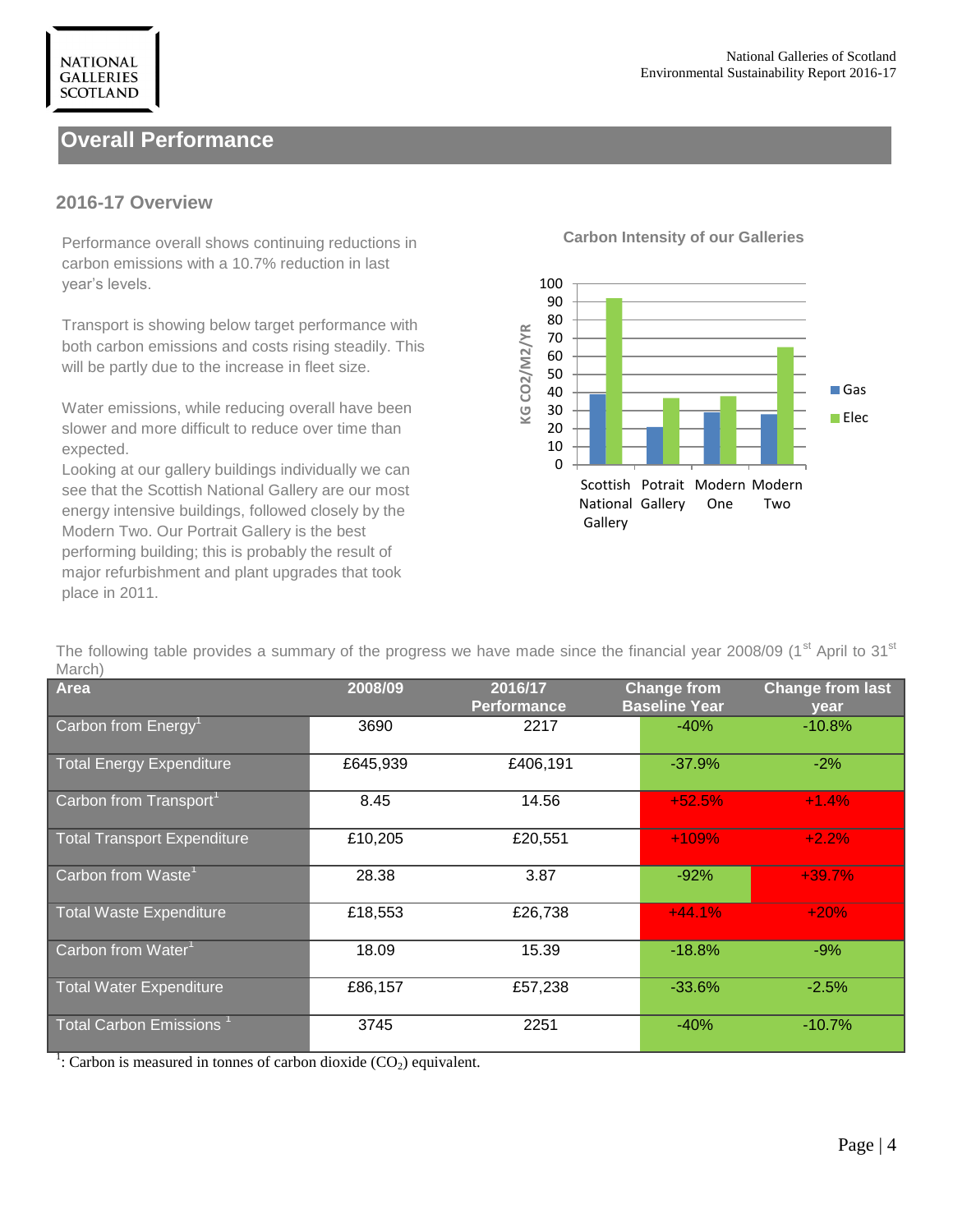# **Energy Use**

### **Progress and Initiatives**

Carbon emissions for gas and electricity are reducing steadily with 14.3% reduction observed in electricity use compared to 14.6% the previous year. Reduction in gas use was lower, reducing by only 2.9% in the previous twelve months. Energy reduction has now reached a plateau where it is getting harder to achieve the rate of savings from projects than before. A lot of work has taken place over the last eight years to reach our current 42% from the 2008 baseline.

Work continues on our Building Management System and we are adding more sub meters to the network, allowing us to see and react quicker to unusual energy use activities across the estate.

We have successfully switched over all our exhibition lighting to LED reducing energy consumption of these lights by 80%. Building on the success of this we are now pursuing a programme of switching all office and back of house lighting to efficient LED

We took part in our fourth WWF Earth Hour this year switching off lights in our gallery buildings and raising awareness to staff and the public on the importance of reducing our impact on the environment.



# **Challenges**

- Our galleries are Grade A listed buildings and so consideration and care must be taken into account when applying new technologies to them.
- Environmental control of our exhibition spaces can be energy intensive.



- Continue to reduce our energy use through the adoption of new technologies or processes as appropriate.
- Make our buildings smarter so we can control the environment more efficiently.
- Make our buildings more sustainable through more efficient building fabric improvements.
- Reduce the impact of our IT equipment by moving our server's offsite and moving to more efficient desktop equipment.
- Engage with staff to adopt more sustainable energy use practise at work.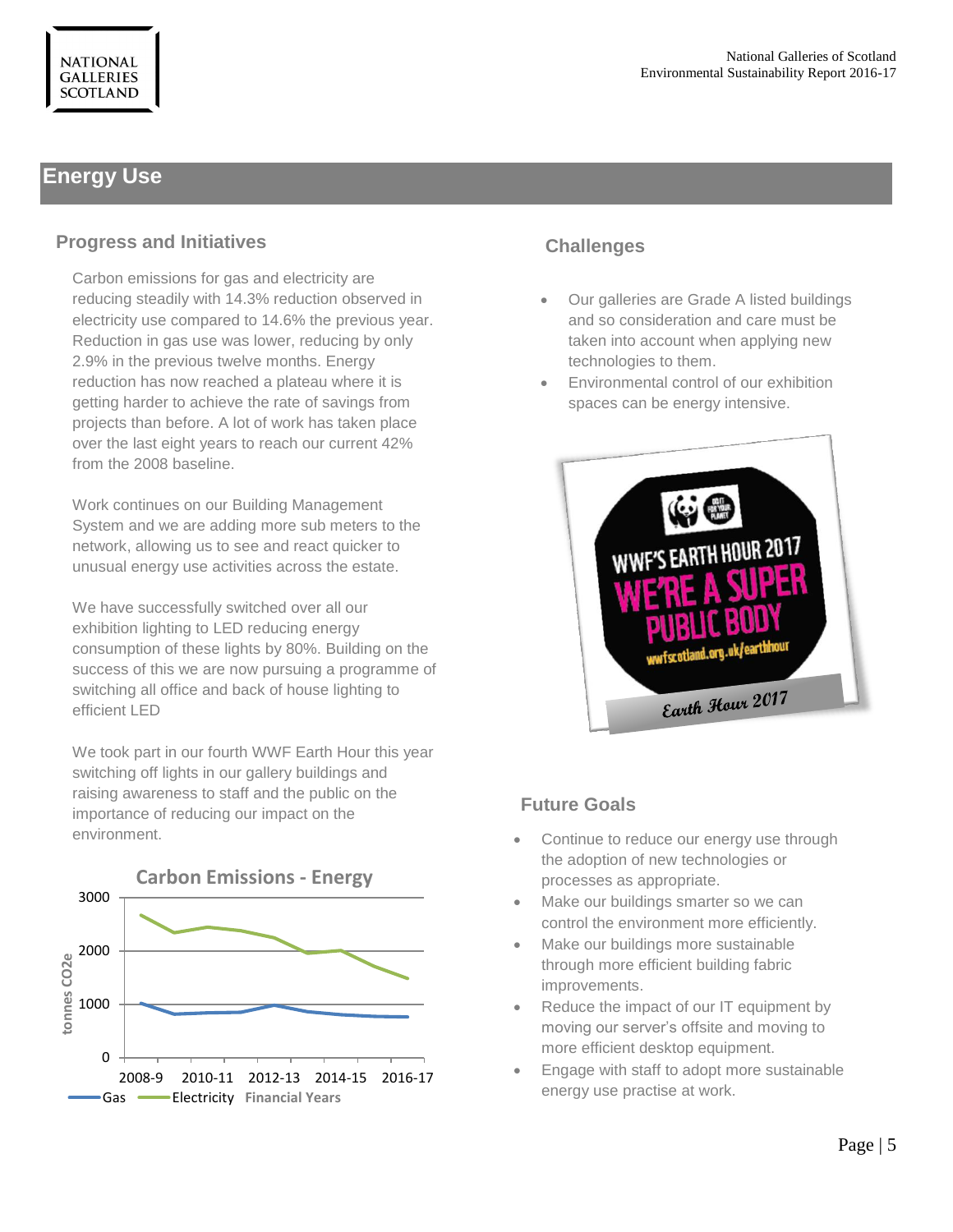# **Transport & Travel**

#### **Progress and Initiatives**

Emissions from our fleet increased slightly over last year but seem to have stabilised from the steady increase of previous years.

The Energy Saving Trust undertook a Sustainable Transport Review on NGS and from the recommendations we recently added a fully electric van to our fleet. Additionally we installed an electric vehicle charging point at our Modern Two which is used both by our own electric van as well as staff and the public.

We undertook a staff travel survey and found that 41% of our employees use sustainable commuting modes of travel such as bus and rail. 36% use active travel means when commuting such as cycling and walking.

Staff took part in the Scottish Workplace Journey Challenge earlier this year run by Sustrans. This was an initiative whereby staff used sustainable methods of transport such as cycling, walking, lift share and buses to commute. Staff also took part in the Edinburgh Cycle Challenge 2017 where they were successful in winning prizes, with one member of the team winning first prize in the male category for the whole competition.

We are currently working with Workplace Travel Planning Edinburgh to update our workplace travel plan. which will outline our plans to encourage staff to



#### **Carbon Emissions - Fleet**

# **Challenges**

- Increase in size of fleet is increasing transport emissions.
- Increase the use of active travel to work by employees.



- Replace more of our fleet with electric vehicles where possible.
- Encourage and increase the use of active travel to work by employees.
- Achieve Bike Friendly employer status from Cycle Scotland within the next twelve months.
- Include carbon emissions from our business travel activities from next year onwards.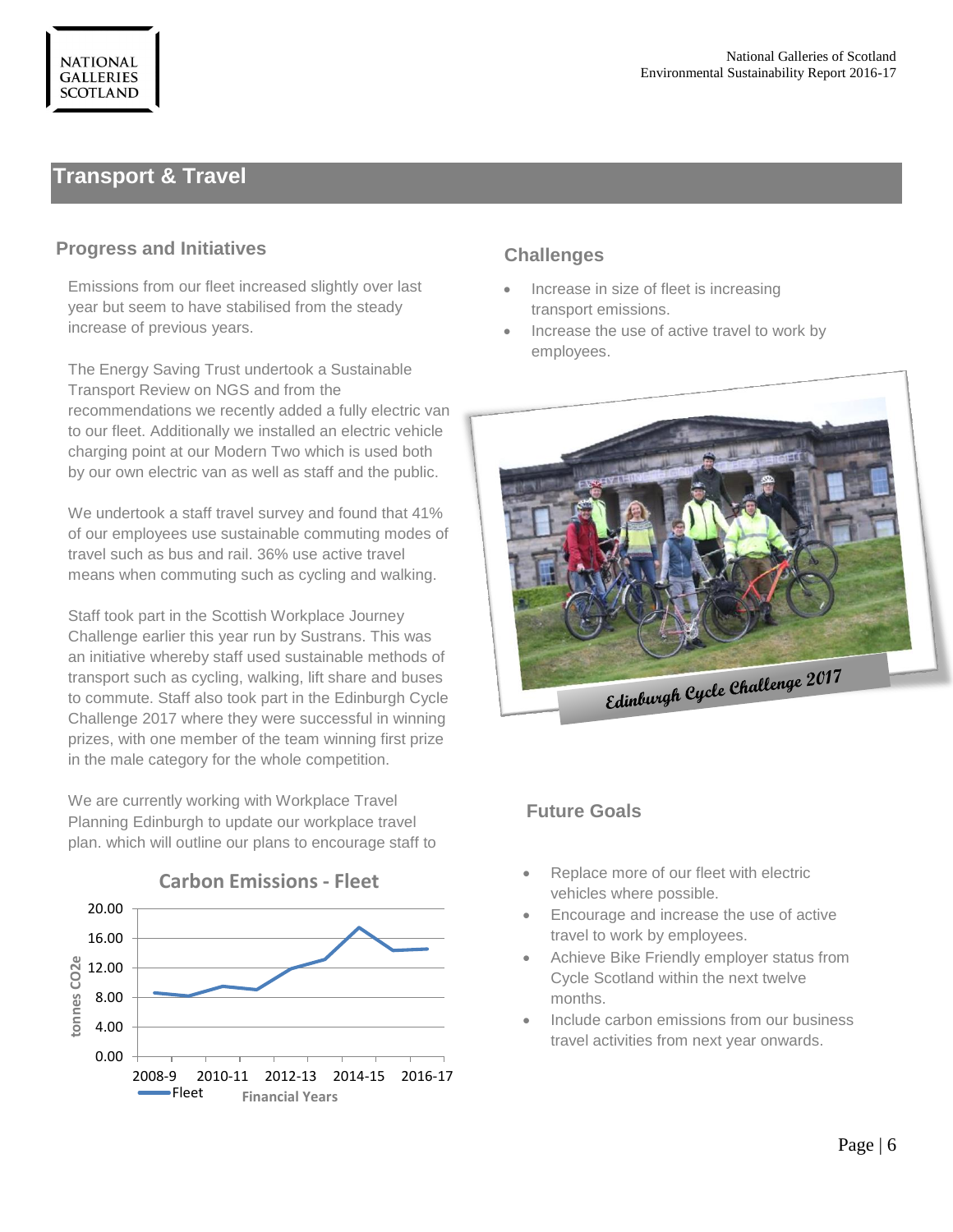# **Waste Management**

#### **Progress and Initiatives**

Due to large office moves, waste produced across the estate has increased by 50% compared to last year which increased carbon emissions by 39.7%. 55% of this was recycled, 13% was sent to an Anaerobic Digester to produce energy and 32% was converted to bio-fuels. Despite the recent increase carbon emissions from our waste has now dropped by 92% from our baseline

We sent no waste to landfill for 2016/17 as our general waste was sent to an anaerobic digester to produce energy. However as we changed our waste management contract to Changeworks this is no longer the case and small amounts of waste is now going to landfill since April 2017

We are developing a Litter Prevention Action Plan in partnership with Zero Waste Scotland which will outline litter prevention actions across the estate.

Cafes on our sites now recycle food waste and the cafes in our Modern Art and Portrait Galleries use Vegware packaging which is fully biodegradable. .



# **Carbon Emissions - Waste**

#### **Challenges**

- **Incidences of our recycling bins being used** for incorrect waste by staff and the public is increasing.
- Large movement of staff offices has to lead to an increase in overall waste.



#### **Waste Compostion 2016/17**

- Reduce the amount of waste going to landfill.
- Increase staff awareness on correct waste management and disposal practises.
- Review our waste management strategy to mitigate against added pressure from increasing visitor numbers.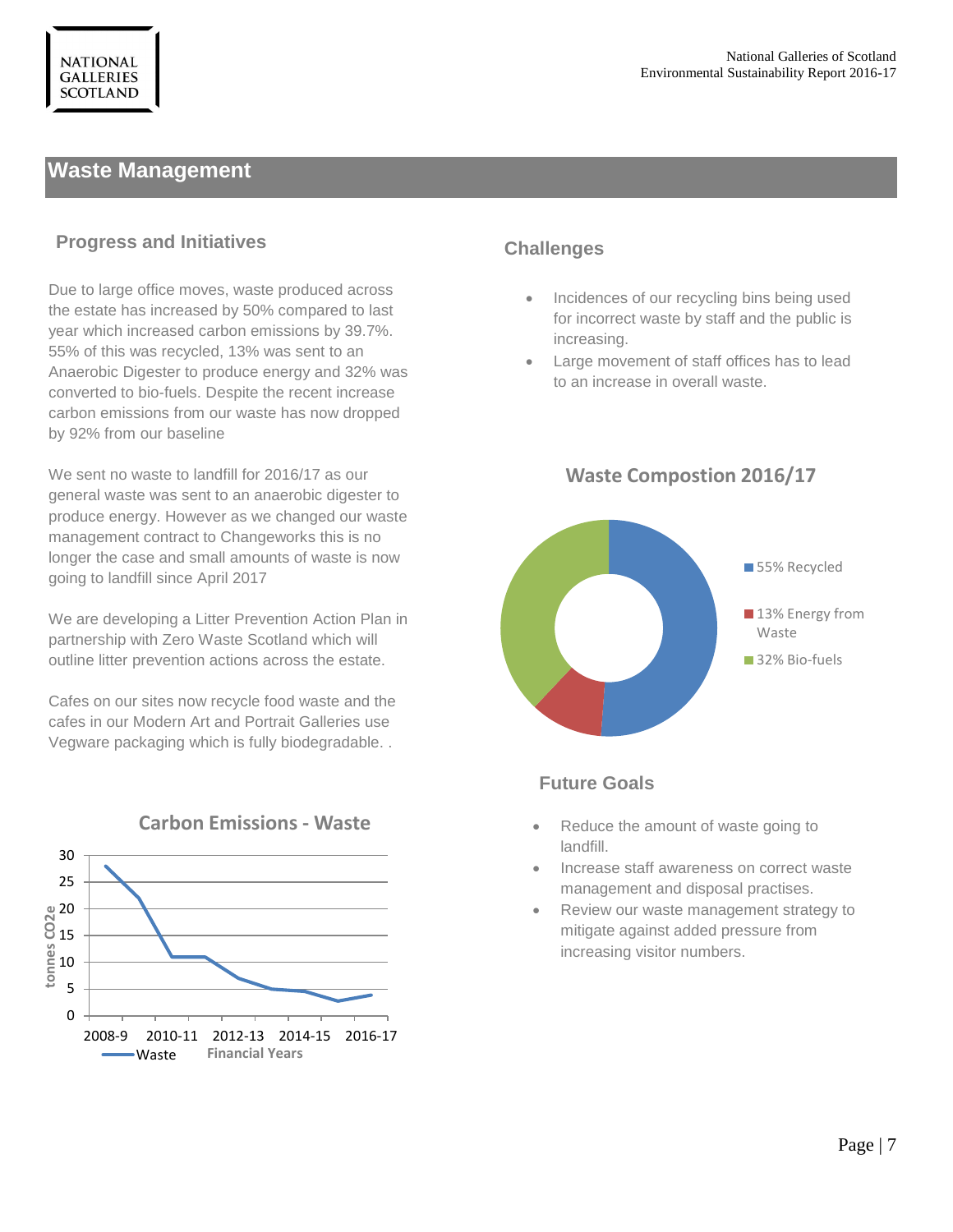# **Water**

#### **Progress and Initiatives**

Overall water consumption across the estate has reduced by over 9% compared to last year. Despite this the long term reduction of water consumption has been challenging due to high water demands of our cafes, plant equipment and the Jencks landform.

Water efficient taps and urinals have been fitted to all our public toilets reducing water consumption in these areas. We are now looking at what improvements can be made in our staff toilet facilities.

We are installing more sub water meters to track our water consumption more accurately and target areas of high consumption.

A feasibility study on water harvesting at our Gallery of Modern Art was undertaken by Resource Efficient Scotland but was found to be not viable at this site.



### **Challenges**

- Large quantity of water is consumed by the Jencks landform ponds.
- Large amounts of water is consumed by our humidifiers, Reduction in this will only be seen in conjunction with more efficient environmental control of our exhibition areas.



# **Carbon Emissions - Water**

- Continue to look into the viability of water harvesting across other sites in our estate.
- Engage with our cafes to investigate more efficient water use practises.
- Install more water efficient devices in our staff toilet facilities.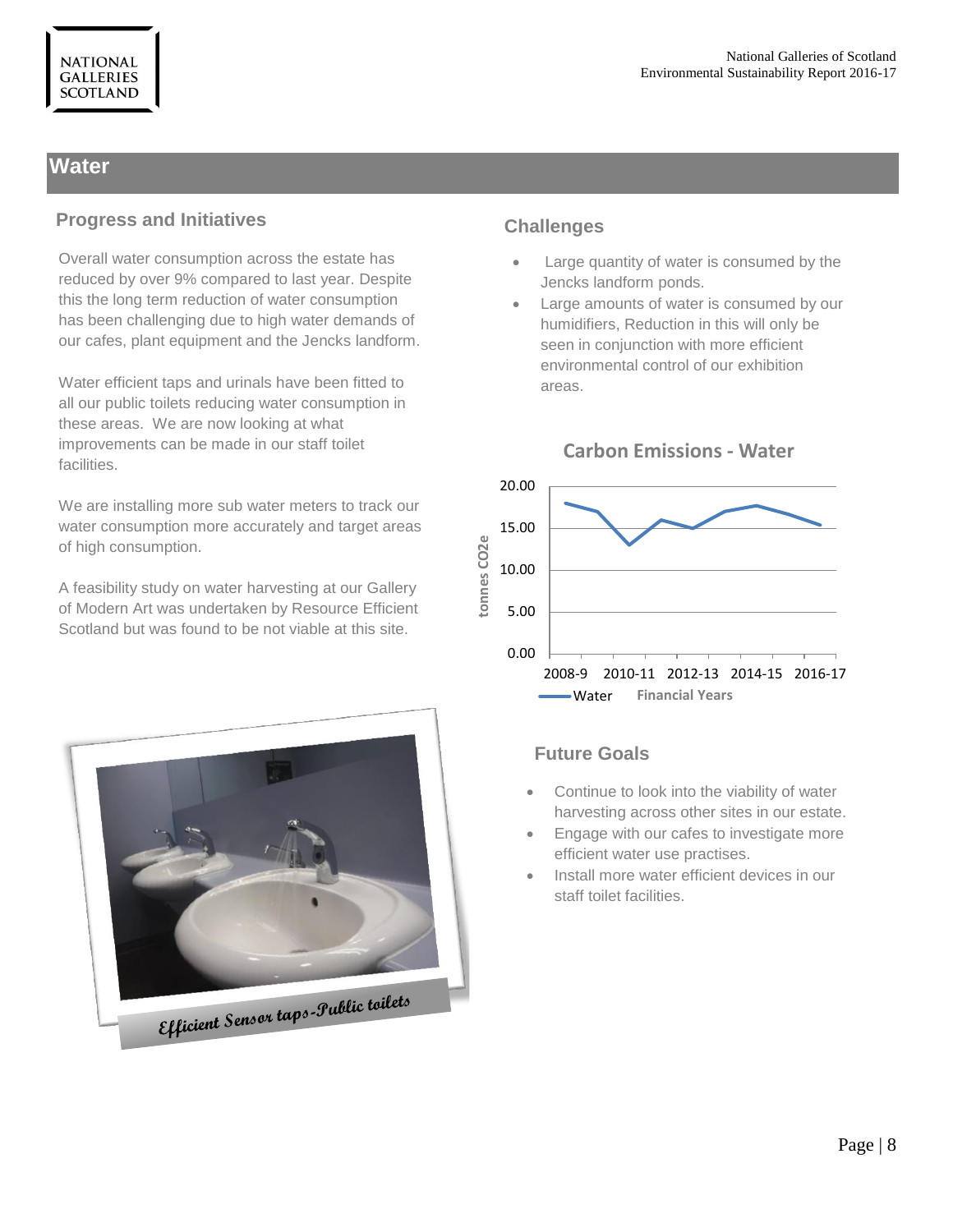# **Action on Biodiversity**

#### **Progress and Initiatives**

We are committed to maximising our green spaces for the encouragement of increased biodiversity as well as educating the public on the link of food from earth to plate.

We recently erected 16 bird boxes around the grounds of the Gallery of Modern Art to encourage more nesting birds. Along with this we have erected 6 Bat boxes to encourage more bat activity. Fauna such as foxes, badgers and squirrels can be regularly observed on the grounds.

The woodlands around the Gallery of Modern Art buildings are managed to encourage more insect activity with fallen tree retention in some areas. Leaves from the trees are used onsite for composting.

The café has developed a kitchen garden which produces fresh vegetables, fruits and herbs that are used on the menu. This garden consists of an orchard, raised beds, fruit patches, composting area and an insect hotel.

Two bee hives have been installed in the grounds. We have had a wild garden planted around it to encourage honey production from the bees.

A well-established allotment space is situated on the grounds of Modern Two that is managed by Dean Allotments. A large array of soft fruits and vegetables are grown all year round with the grounds surrounded by apple and pear trees. The space is managed to a high standard of cultivation and all produce is organic. Green waste from the surrounding Gallery parkland is composted and used in the allotments to provide organic fertiliser.

# **Challenges**

 Green space in our estate is predominantly at the Gallery of Modern Art, limiting biodiversity opportunities at our other galleries.



- Continue to look to introduce new measures and installations that encourage increased flora and fauna activity onsite.
- Produce honey from our bee hives to sell within our cafes.
- Engage and educate the public on biodiversity where possible.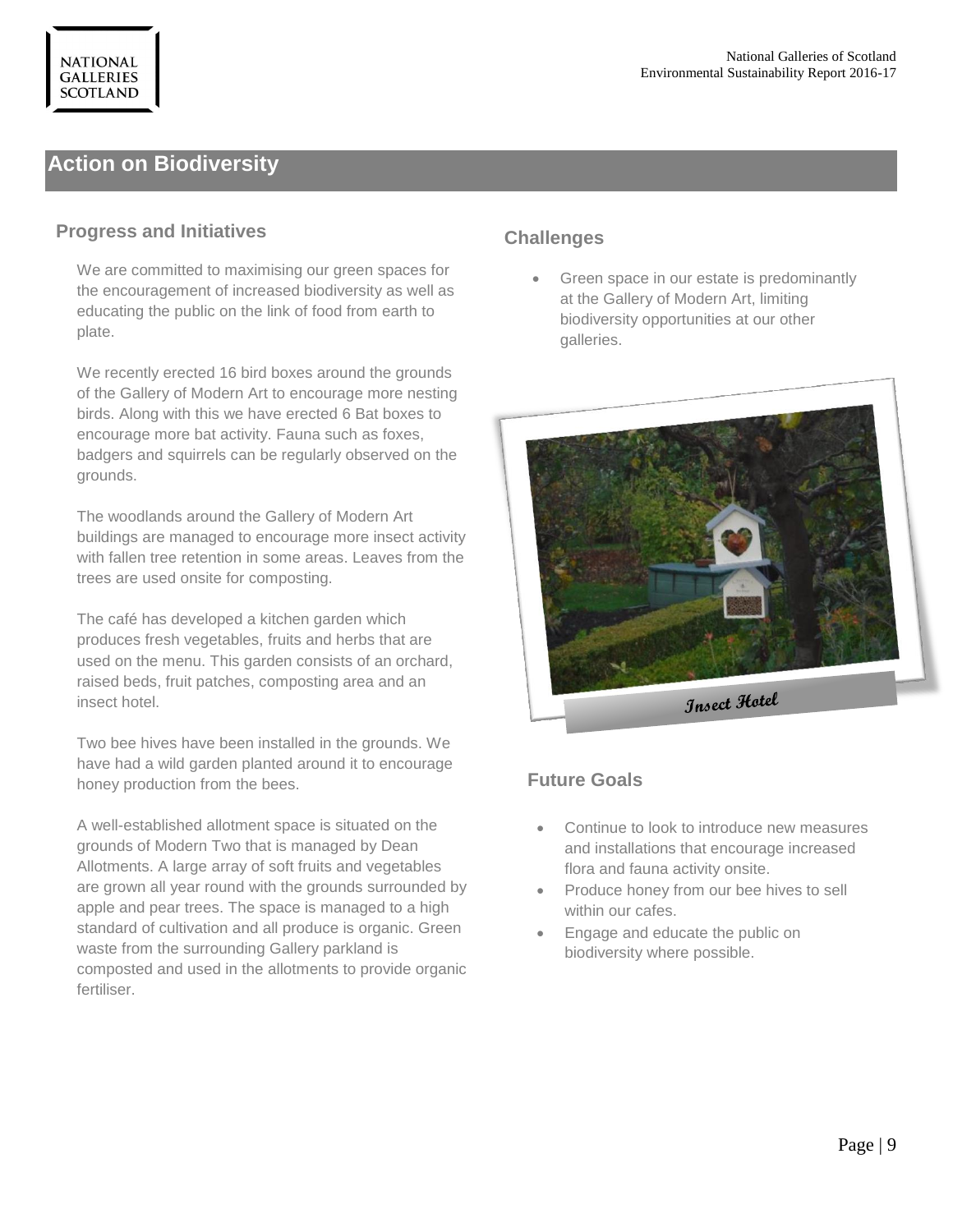# **Sustainable Procurement**

#### **Progress and Initiatives**

We follow best practise in managing our procurement processes. Our Procurement Strategy 2016-19 has seven key priorities, one of which is to deliver sustainable procurement, supporting our commitment to economic, environmental and social sustainability.

NGS are signatories to the supplier charter which gives businesses access to public contracts. Also we have placed orders through Framework for Supported factories and businesses, increasing community benefit where possible.

We run a volunteer program providing opportunities for people to gain valuable experience in the arts. We were the first national arts organisation to achieve the Investing in Volunteers UK quality standard.

Our IT equipment is Energy Star certified which ensures they meet stringent environmental and energy efficiency standards.

Our Office paper is EU-ecolabel certified which means it meets stringent criteria which take the whole product life cycle into account - from the extraction of the raw materials, to production, packaging and transport, right through to use and then the recycling bin.

Our cafes use local suppliers to source their food and supplies leading to a decrease in the carbon footprint of their supply chain.

We report to government on our sustainable procurement activities through the annual Climate Change Duties reporting requirement.

# **Challenges**

 Lack of centralised management for purchasing can lead to inconsistencies in our approach to sustainable procurement.



#### **Future Goals**

 Increase the level of environmentally friendly office supplies purchased within the organization.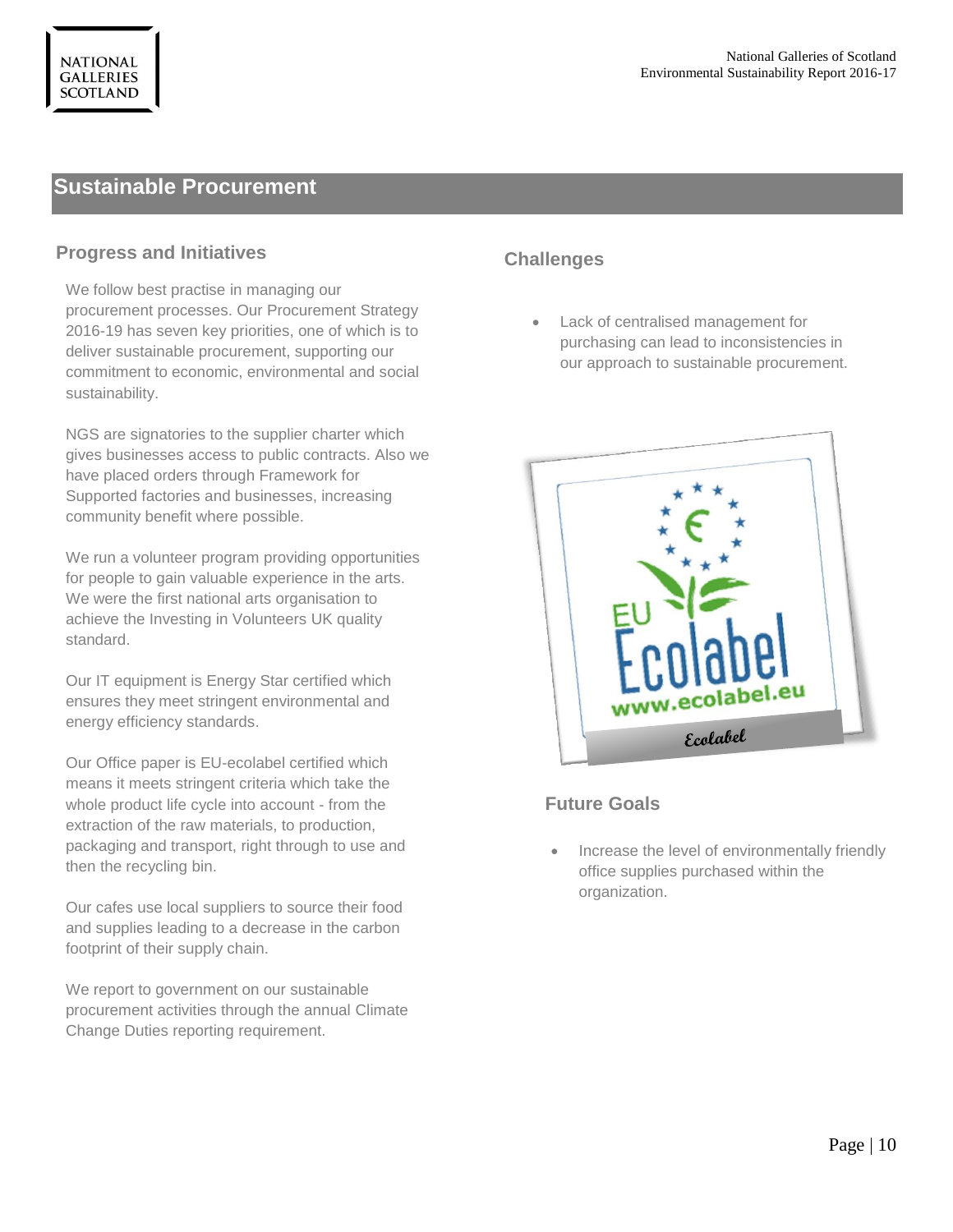# **Performance Figures**

The following table provides a summary of how we are performing against our carbon reduction targets.

|                | <b>EMISSIONS</b>    | 2008-09<br>(Baseline) | 2015-16    | 2016-17    | Change from<br>previous year |
|----------------|---------------------|-----------------------|------------|------------|------------------------------|
| <b>Targets</b> | Total Carbon (CO2e) | 3,745                 | 2,519      | 2,251      | $-10.7\%$                    |
|                | Our Target          |                       | $-26.73%$  | -30.55%    | $-3.82\%$                    |
|                | Actual performance  |                       | $-34.36\%$ | $-40.37\%$ | $+6.01%$                     |
|                | <b>Difference</b>   |                       | $+7.63%$   | $+10.82%$  |                              |

#### The following chart provides a summary of how we are performing in energy use.

|                                     | <b>Scopes</b>                                         | 2008-09<br>(Baseline) | 2015-16 | 2016-17 | <b>Change from</b><br>previous year |
|-------------------------------------|-------------------------------------------------------|-----------------------|---------|---------|-------------------------------------|
| <b>Gross</b>                        | Scope 1 : Direct (gas)                                | 1,021                 | 773     | 765     | $-1%$                               |
| <b>Emissions</b><br>  (Tonnes Co2e) | Scope 2 : Indirect (electricity<br>generation)        | 2,476                 | 1,580   | 1,344   | $-9.5%$                             |
|                                     | Scope 3: (electricity transmission<br>& distribution) | 193                   | 133     | 142     | $+4.6%$                             |
|                                     | Total                                                 | 3,690                 | 2.486   | 2.251   | $-5.9%$                             |

The following chart provides a summary of how we are performing in transport.

| Transport'                                              | Scope 1                   | 2008-09    | 2015-16 | 2016-17 | <b>Change from</b>   |
|---------------------------------------------------------|---------------------------|------------|---------|---------|----------------------|
|                                                         |                           | (Baseline) |         |         | <b>previous</b> vear |
| Gross <sup>1</sup><br><b>Emissions</b><br>(Tonnes Co2e) | Direct (vehicle<br>fleet) | 8.62       | 14.35   | 14.56   | $+1.56%$             |

The following chart provides a summary of how we are performing in water.

|       | Scope 3              | 2008-09<br>(Baseline) | 2015-16 | 2016-17 | Change from<br><b>previous</b> vear |
|-------|----------------------|-----------------------|---------|---------|-------------------------------------|
| Water | Water m <sub>3</sub> | 20,639                | 18,383  | 16,637  | $-9.5%$                             |
|       | Water tonnes (CO2e)  | 18.09                 | 16.68   | 15.39   | $-7.8%$                             |

The following chart provides a summary of how we are performing in waste.

|       | Scope 3                               | 2008-09    | 2015-16 | 2016-17 | <b>Change from</b> |
|-------|---------------------------------------|------------|---------|---------|--------------------|
|       |                                       | (Baseline) |         |         | previous year      |
| Waste | Waste Total (tonnes)                  | 117        | 122     | 184     | $+50.8%$           |
|       | Waste Recycled (tonnes)               | 16         | 66      | 122     | $+84%$             |
|       | Waste to Anaerobic Digestion (tonnes) |            | 23      | 20      | $-3%$              |
|       | Waste to Refuse Derived Fuel (tonnes) |            | 30      | 69      | $+230%$            |
|       | Waste to Landfill (tonnes)            | 97         |         |         | 0%                 |
|       | Waste (Co2e) tonnes                   | 28.38      | 2.77    | 3.87    | $+43%$             |